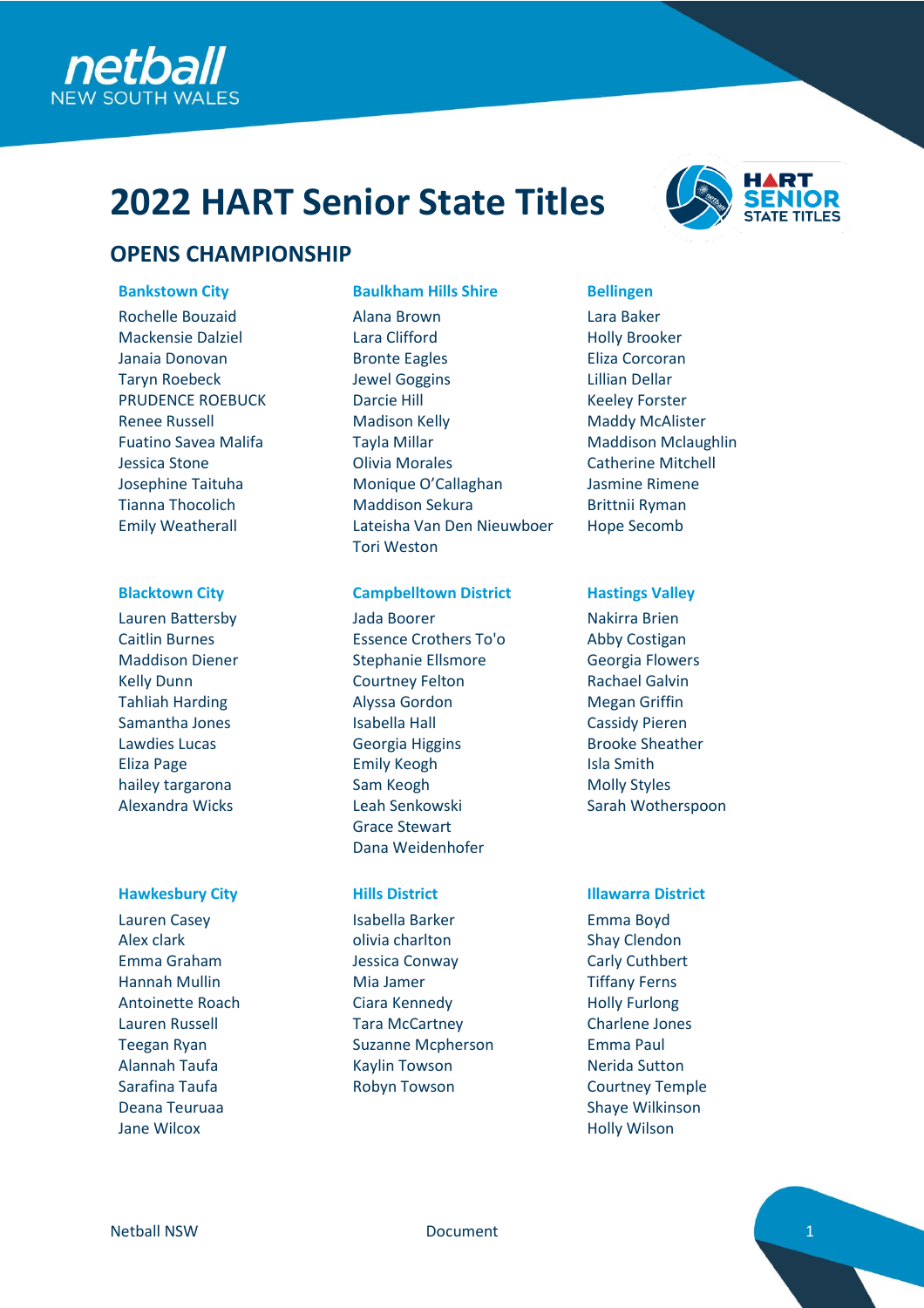

# **Liverpool City Maitland Newcastle**

Anastasia Afoa Papi Alaalatoa jade dawson Shae Elguindy Torius Faimanu Taylah Flack Emma Mateo Manaia Mete Kate Meurant Jamin Tikeri Lindsay Tui

Madison Cole Olivia Dolbel Tegan Dray Caitlyn Harvey Ally Kaufman Kate Matthews Bailie Miller Abby Tilburg Danielle Turner Milly Wilcox Emily Williams

Adi Senimili Bebeloa Venessa Blundell Jasmyn De Abreu Lucy Flanagan Meiya Folwell Porsha Hawe- De Thierry Gail Jackson Hannah Lattouf Shanea Mason Justine Peel Leilani Tua Elizabeth Vavia

Grace Constable Charlotte Cox Hannah Fox Karlee Grayson Jade Hafey Meg Haylen Sophie Hickling Abbey Morgan Jessica Mossman Sophie Murdoch molly young

# **Orange Queanbeyan Randwick**

Jennifer Agresta Emily Bermingham Hayley Bowyer Ella Cummins Dana Holloway Jessica McDonald Alyssa McInerney Aleisha Payoe Emma Redman Cassandra Reid Hailey Ruyssenaers Belinda Sutton

Darcy Blades Emma Blanch Samantha Collins Elizabeth Cortese Alanieta Dirauga Laura Hickey Madeleine Holden Yasmine Kell Mary Mateo Alex McNeil Madeleine Ryan Ava Wilson

Savannah Angelozzi Zara Clark Abbie Gray Eliza Hand Aneeka Marcozzi Imogen McCulloch Claudia Rodwell Veronica Smith Narelle Eather Danielle Taylor Lucy Tonkin

Victoria Aoake kristyn bennett Maisie Chandler Katia May Cignetti Brianna Dinley Matilda Hay Paige Heussner Leah Howarth Sienna Rosmarin bella taper Lavinia Taukamo

# **St George District Sutherland Shire Westlakes District**

Natasha Burt Amy Corbett Tara Culbert Kiara Duck Maddison Jokinen Brooke Smit Chloe Smit Brooke Tatton Courtney Williams Charlize Morgan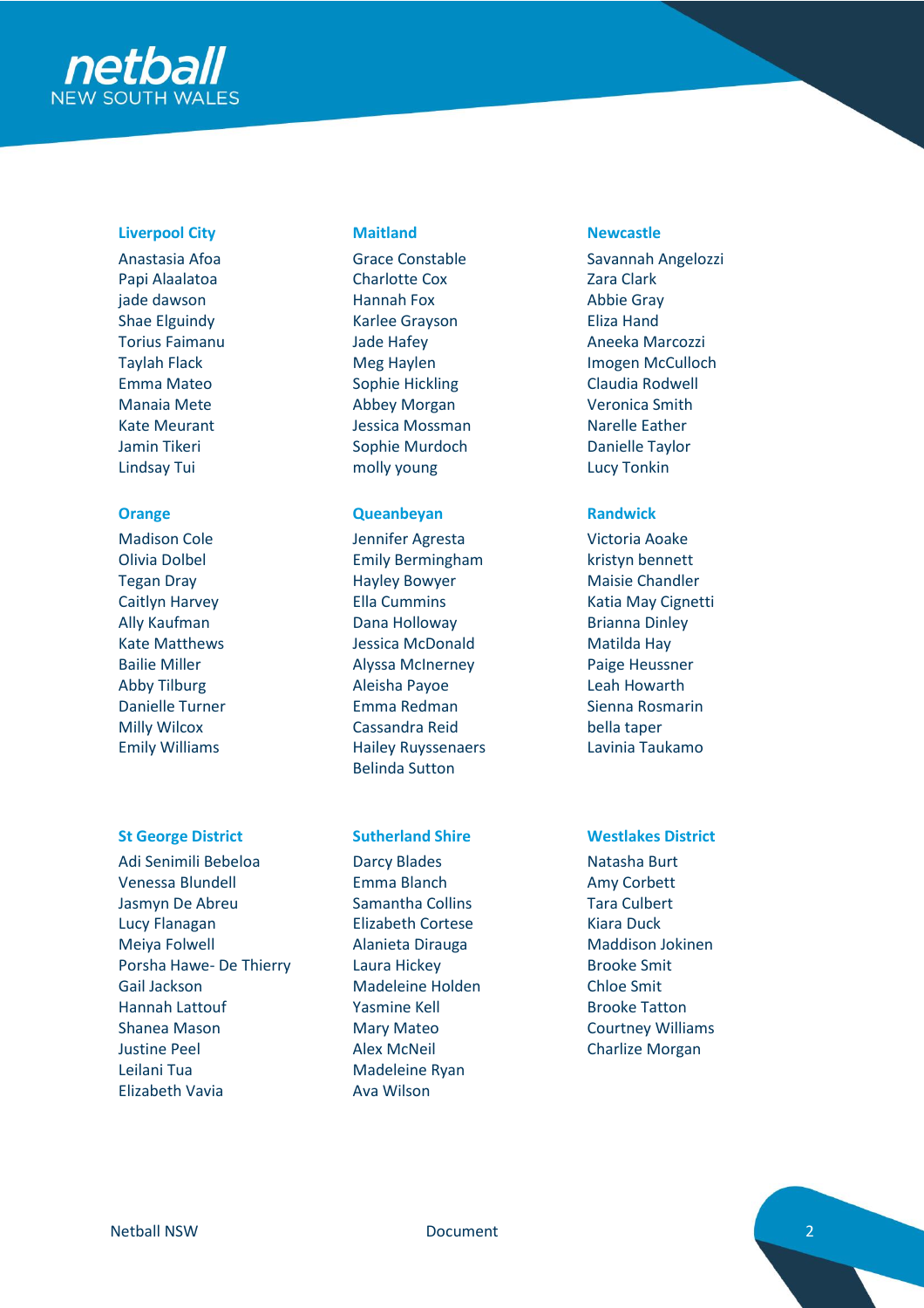

### **Woy Woy Peninsula Wyong District**

Cali Backhouse Beth Chilcott Isabella de Vivo Janai Edwards Melanie Imber Rachel Jordan Cassidy Matterson Eden Matterson Elizabeth Mccarthy Jade Sherman Nicola Stone

Savannah Castellino Kelli Gurney Kelsey-Ann Hally Mirae Hemi Jessica Matulaitis Erin McManus-Murphy Shona Paddison Kyra Powell-Caffyn Shantelle Rennie Samara Ross Jessie-Ellen Standen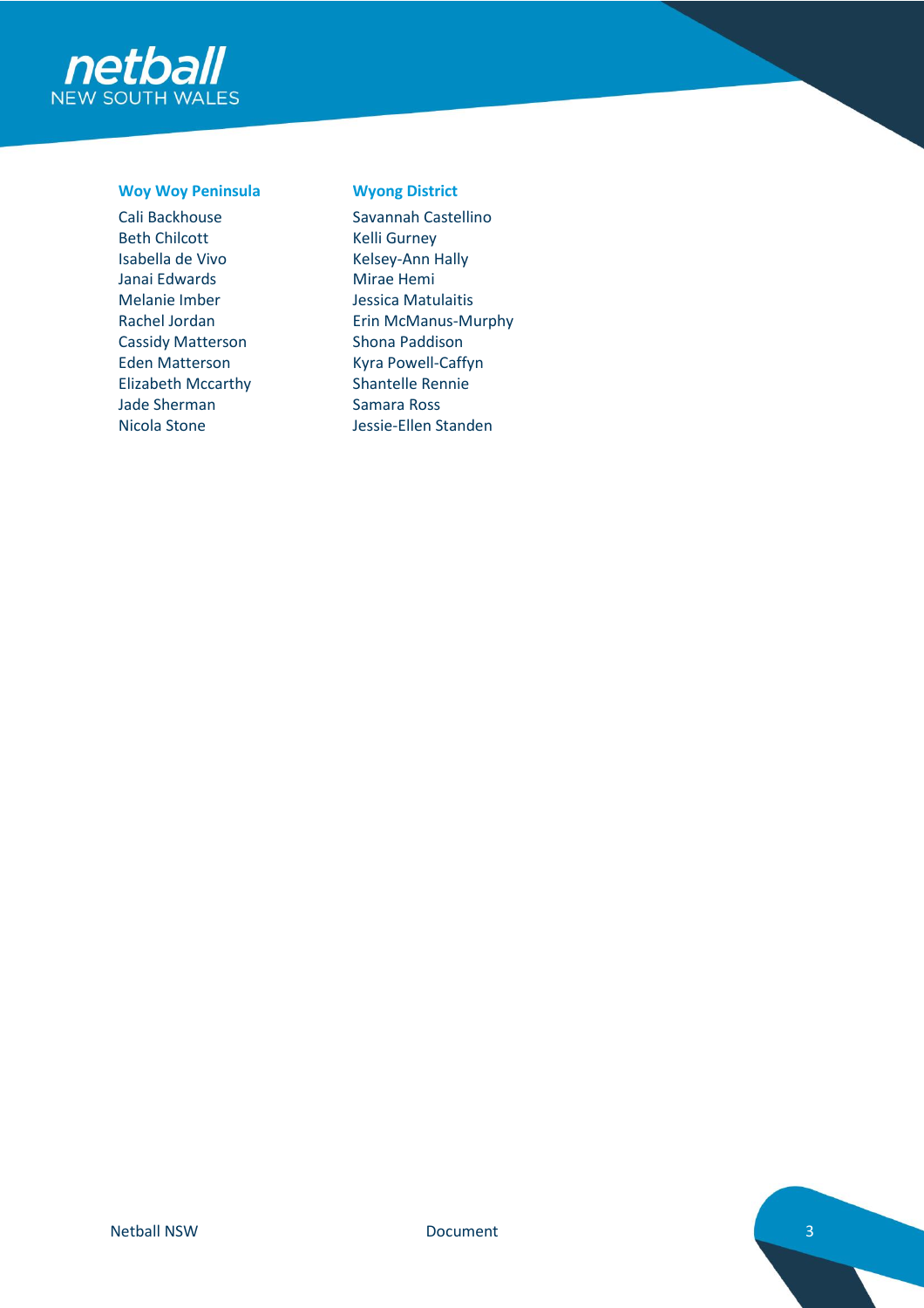

# **2022 HART Senior State Titles**



# **OPENS DIVISION 2**

Juantaya Caldwell Charlotte Davies Saskia Dyer Fiona Francis Hannah Gilmour Alissa Huigen Lucy Miles Katie Rich Sophie Sullivan Jenna Thomas

Maddie Batey Lily Betland Kayla Gage Marene Greyvenstein Tanya Hagley Brittany Holman Jodi Hudson Sophie Hynes Amy Marshall Ella Robinson Lila Smith Karina Williams

Isabella Banister Bridgette Beatty Louisa Beatty Ruby Beatty Elizabeth Chard Maddison Cooke Maisie Eastwood Tayla Fuller Amanda Fyfe Montanah Fyfe Bailey Mitchell Stephanie Raileqe

# **Ballina Blue Mountains Charlestown**

Mackenzie Davie Rachael Doughty Chrischelle Ebb Melissa Elliott Emma Hyslop Ella Laurent Kylie Maddox Pidgeon Emily Marks Bianca Packer Sandra Riches Stephanie White

## **Coffs Harbour Coonabarabran Dubbo**

Britney Francisco Cortney Francisco Madison Heywood Brydie Mason Brianna McDonald Sarah Norris Natasha Sherriff Nadine Tonkins Lauren Urquhart Niamh Urquhart

### **Glen Innes Goulburn District Great Lakes**

Ashley Blake-Dyke Amy Byrne Gemma Byrne Jessica Champion Emma Charnock Skye Deighton Becky Ford Mackenzie King Emily Newman Chloe Regterschot Elizabeth Tuddenham Louise Zyla

Alice Elliot Tahlia Henry kayla howard Kate Love jordan parsons Ellie Price Maddison Sternbeck Aela Streatfield Isabella Thwaites Moana Wilkinson Emma Wyborn

Isabella Attwater Eloise Bell Sarah Bridges Emily Coggan Tegan Douglas Jade McKeown Makayla McKeown Zachiah Riley Saxbii Shaw Rebecca Weekes

Mackenzie Banham Chloe Clayton Emily Dreise Jade Eriksen Tiana Hazlewood chelsea herb Sophie Hokin Emma Miller Abby mulligan Mia Newland Evie Whitton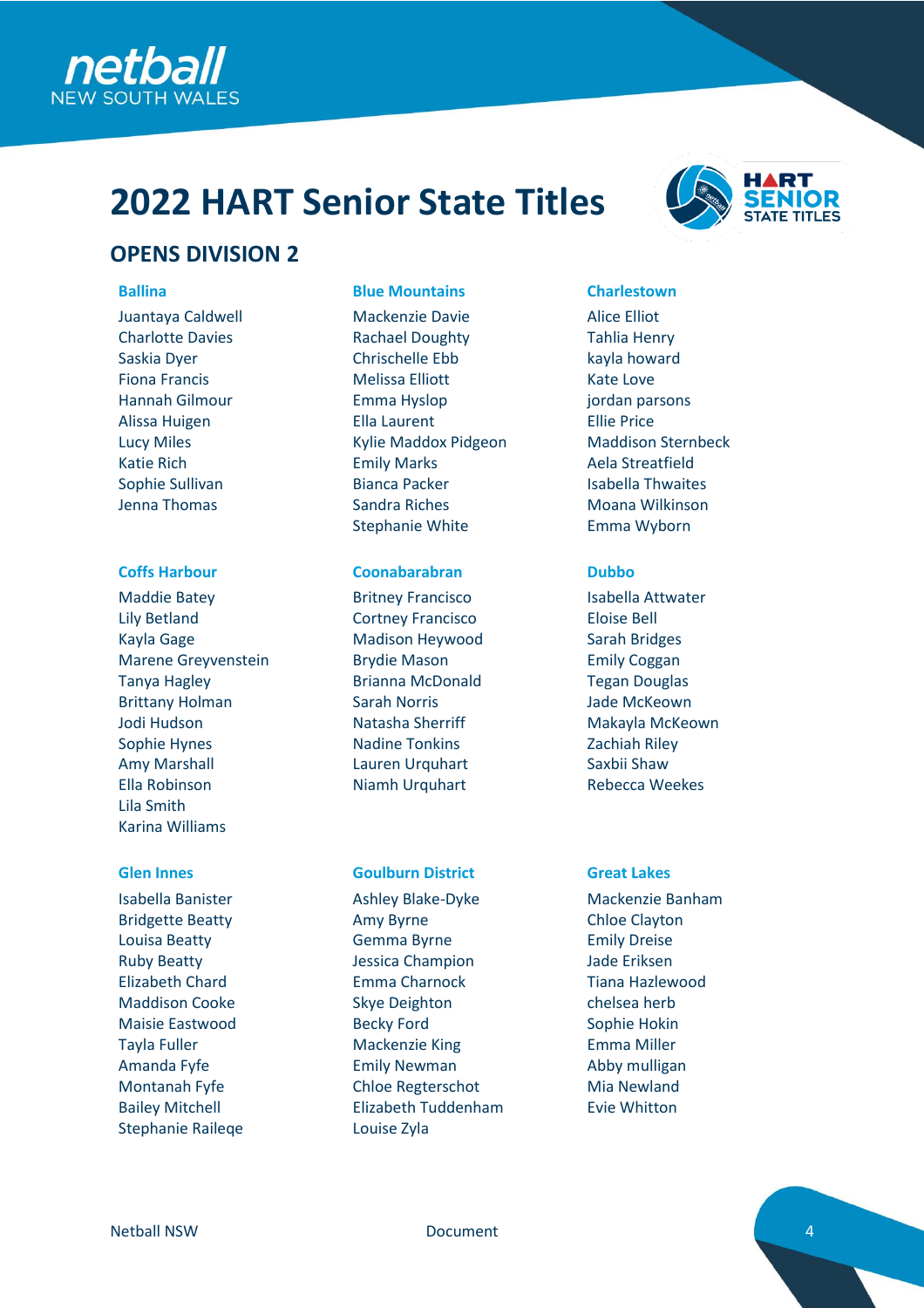

# **Inner West Inverell Kurri Kurri**

Nadine Back Lily Earley Chiara Feliciotto Charlotte Gorman Seini Iongi Shannon McCarthy Cailee Melfi Siena Michaelson Lara Muirhead Rhiannon Nosworthy Georgia Williams Chyra Zacchinati

Tia Allardice Mia Atherton Jessica Day Chloe Eather Louise Guest Emma Huggins Bianca Michalak Mireama Ruming-Tito Georgia Tupou Jamie Wakefield Abbey Webber

Elizabeth Channon Jocelyn Horton Sarah Marshall Paige Martin Stephanie Martyn Kristen Robison Natasha Smith Renee Spradbrow Cori Thompson Maddie Woolley

Melinda Cox Kaitlin Driscoll Shannon Driscoll Taylor Gardner Sarah Maea Charlotte Mozzell Emma Mozzell Jessica Partridge Chloe Thompson Simone Thompson

### **Lakeside Lismore & District Macleay**

Riley Alvos Mandy Brown Mikayla Coe Lotti Coppola Taya Cottee Georgia Davis Natasha Flanagan Tamara Hamshaw Erika Higgins Mollie Malthouse

Zoe Baxter Belinda Dalzell Elizabeth Dickson Mikaela Donovan Antoinette Edwards India Flanders Lucy Green Brooke Hallett eden kenny Tamsyn Spear Jazmin Sutton

Takoda Allen Tristah Allen Taylah Aspinall Erin Davis Jessica Davis Abbey Gibson Darci Kaal Chantel McCrohon Natalie Munro Aleah Obrien Danielle Pullen Courtney Stride

Marni Beljaars Charlie Brenton Sarah Buls Rebecca Cotter Aleera Griffin Laura McCubbin Rilee O'Loughlin Kate Patterson Carla Silvia Kirralea Silvia Belinda White

## **Mudgee Nambucca Valley Parkes & District**

Matiese Byrnes Taylor Creith Ellie Flick Ella Higgins Sarah Jones Darcie Morrison Paris Neville Alana Ryan Madeline Swan Zoe Tyack